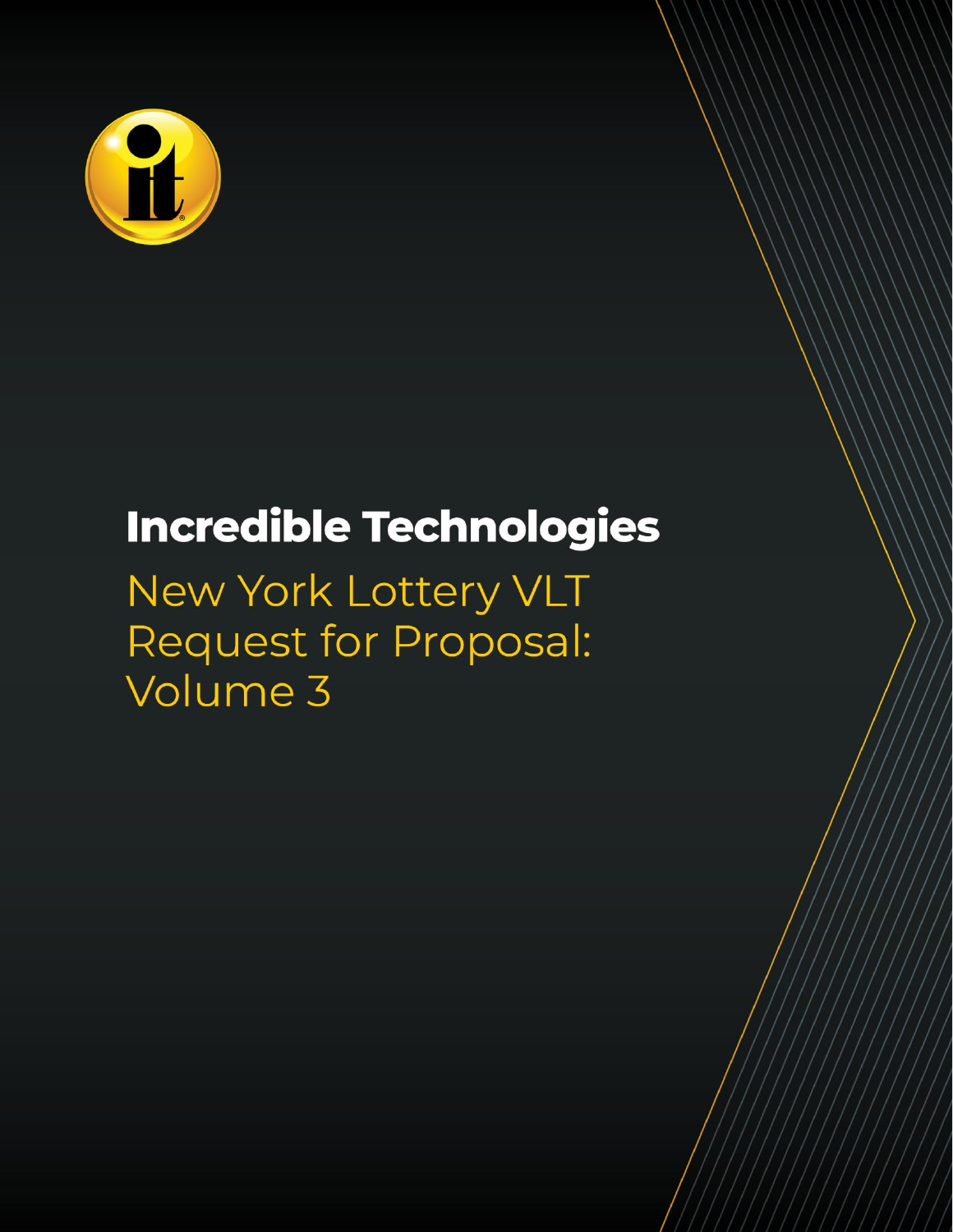

#### **Contents**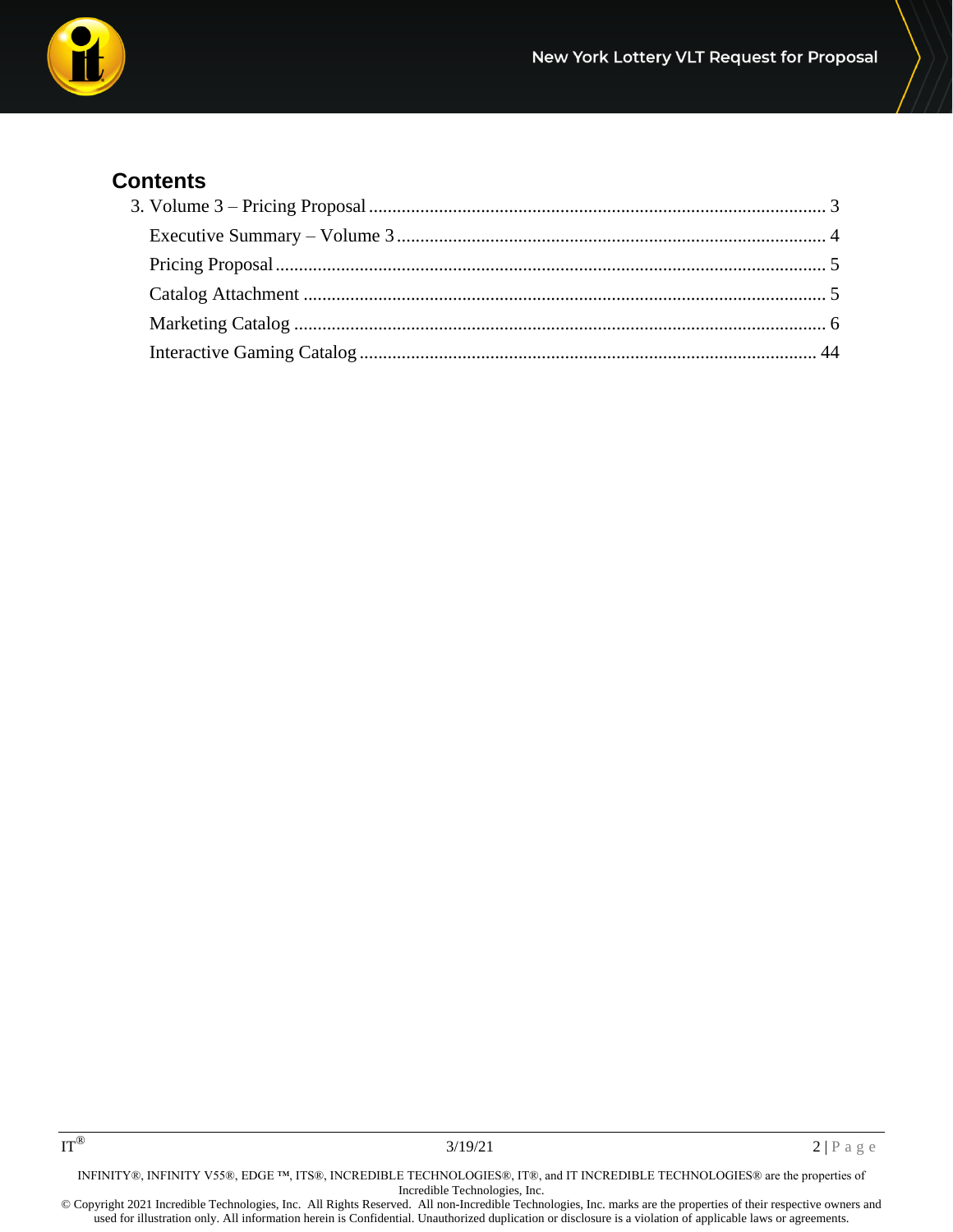

## <span id="page-2-0"></span>Section 4.3 A. 3. Volume 3 – Pricing Proposal

INFINITY®, INFINITY V55®, EDGE ™, ITS®, INCREDIBLE TECHNOLOGIES®, IT®, and IT INCREDIBLE TECHNOLOGIES® are the properties of Incredible Technologies, Inc.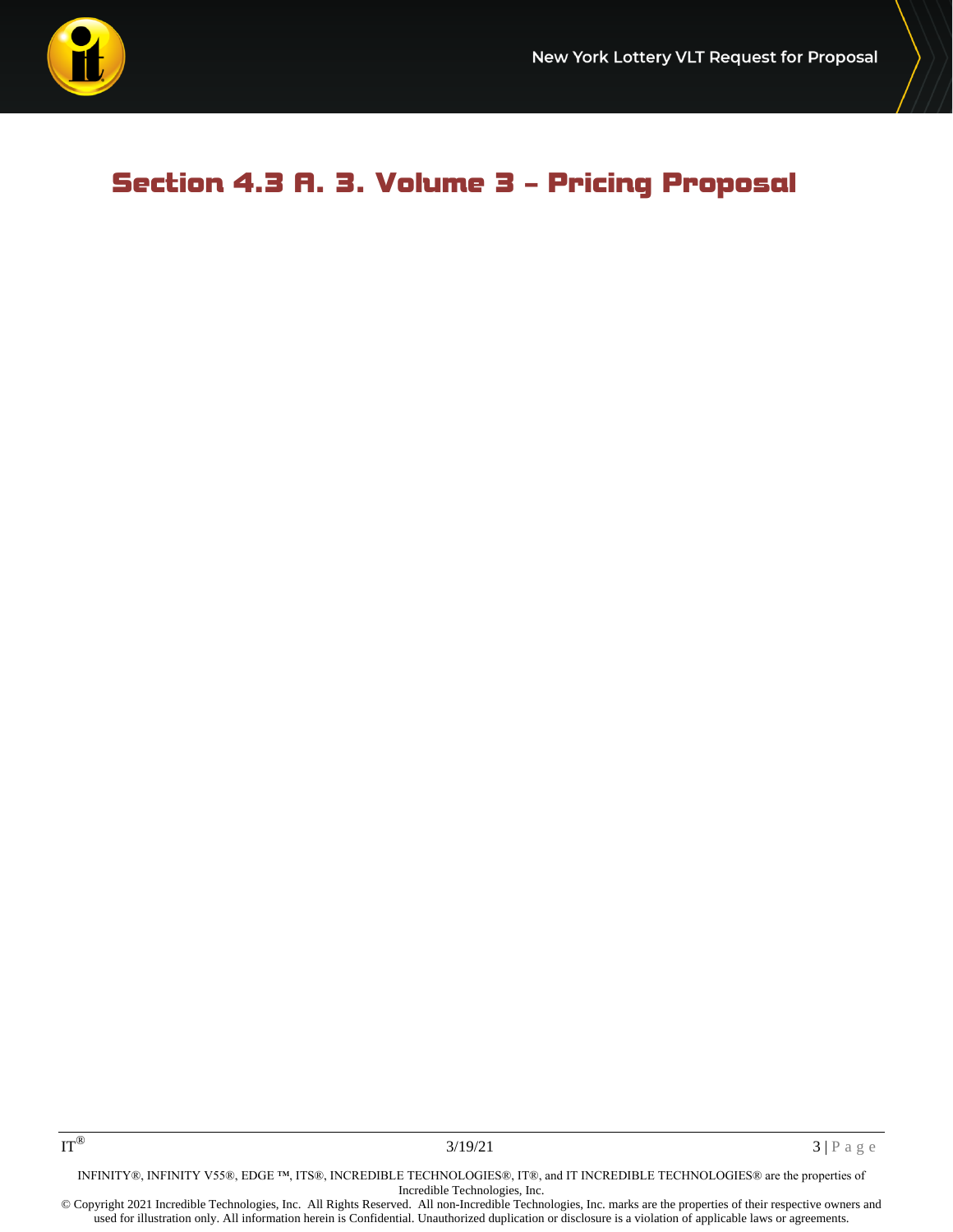

### <span id="page-3-0"></span>**Executive Summary – Volume 3**

With both its Core and Premium products, IT plans to provide the NYSCG with the best possible mix of entertaining, high-performance VLTs at competitive prices. We have award-winning game themes across multiple platforms that can be tailored to suit the specific needs of a variety of casino audiences.

Proper marketing support is always available free of charge, and IT provides fully produced video trailers that can be used on web sites and at the location to help stir customer interest. IT also provides custom graphics, advertisements and other promotional items for both product lines.

IT makes it easy to access promotional graphics at any time through the Customer portal on the web site: Casino employees can log in to download high-resolution marketing assets, PAR sheets, Quick Start Guides and other helpful documentation. Technical demonstrational videos are also available for most hardware.

The company takes performance seriously and works closely with casinos to ensure that the games are functioning at the highest level. If there are game performance issues, from technical problems to low earnings, IT escalates the issue quickly to senior management. One of the chief benefits of being a smaller company, is that problems on any level can be brought to the attention of qualified experts in short order to make sure a resolution is quickly provided.

IT field technical support and remote technical support are available from beginning to end, day and night. When a product is installed, careful processes are followed, and the games are tested to ensure they are fully operational and looking sharp on the casino floor. During the product's life cycle, if a problem arises that cannot be solved over the phone, we can dispatch a technician to solve the problem in short order. If, for some reason, a product is not working out, an Account Manager can provide details on a replacement product that will better suit the casino.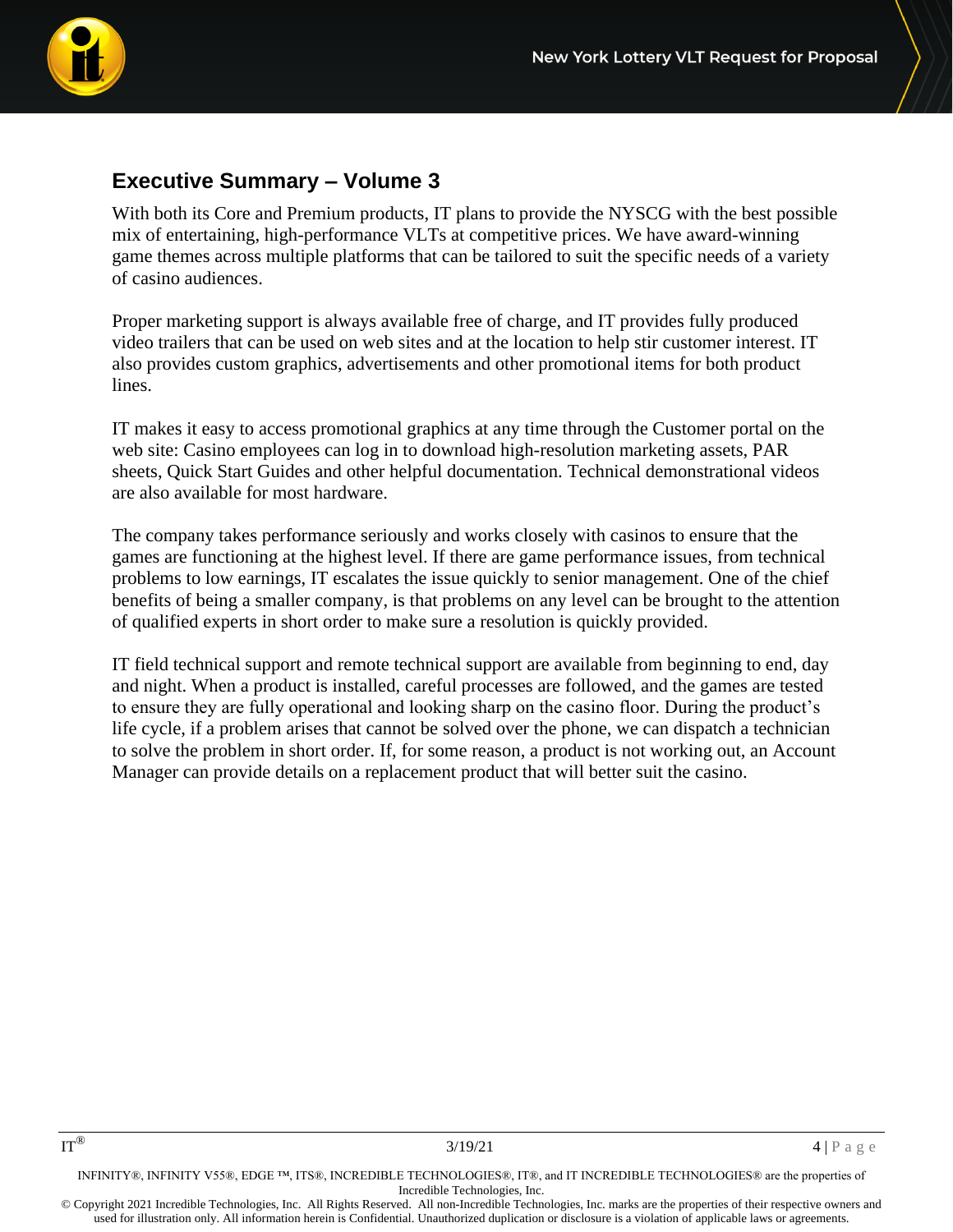

| Infinity Skybox        | % Net Machine Income | 7.500%    |
|------------------------|----------------------|-----------|
| Infinity V55           | % Net Machine Income | 7.500%    |
| Infinity V55 with Edge | % Net Machine Income | 8.000%    |
| Display                |                      |           |
| <b>Infinity Summit</b> | % Net Machine Income | $8.000\%$ |

## **A.3.a. Pricing Proposal**

## **A.3.b. Catalog Attachment**

IT's product mix, including performance information and theme overviews for initial launch, are included in the **Marketing Catalog** attached hereto. Incredible Technologies' entire game catalog is available for review as the **Interactive Gaming Catalog** attached hereto. Included in Interactive Gaming Catalog is all software and hardware currently available. Incredible Technologies will provide updates as new software & hardware become available.

The titles selected for initial launch into the NY VLT market represent the variety within the Incredible Technologies' catalog. Incredible Technologies can provide games with varying volatility, progressive levels, progressive requirements and interactive bonus events. The depth of Incredible Technologies' entire product catalog can be utilized for years to come in tandem with brand new game development, as the company's education on the NY VLT market deepens.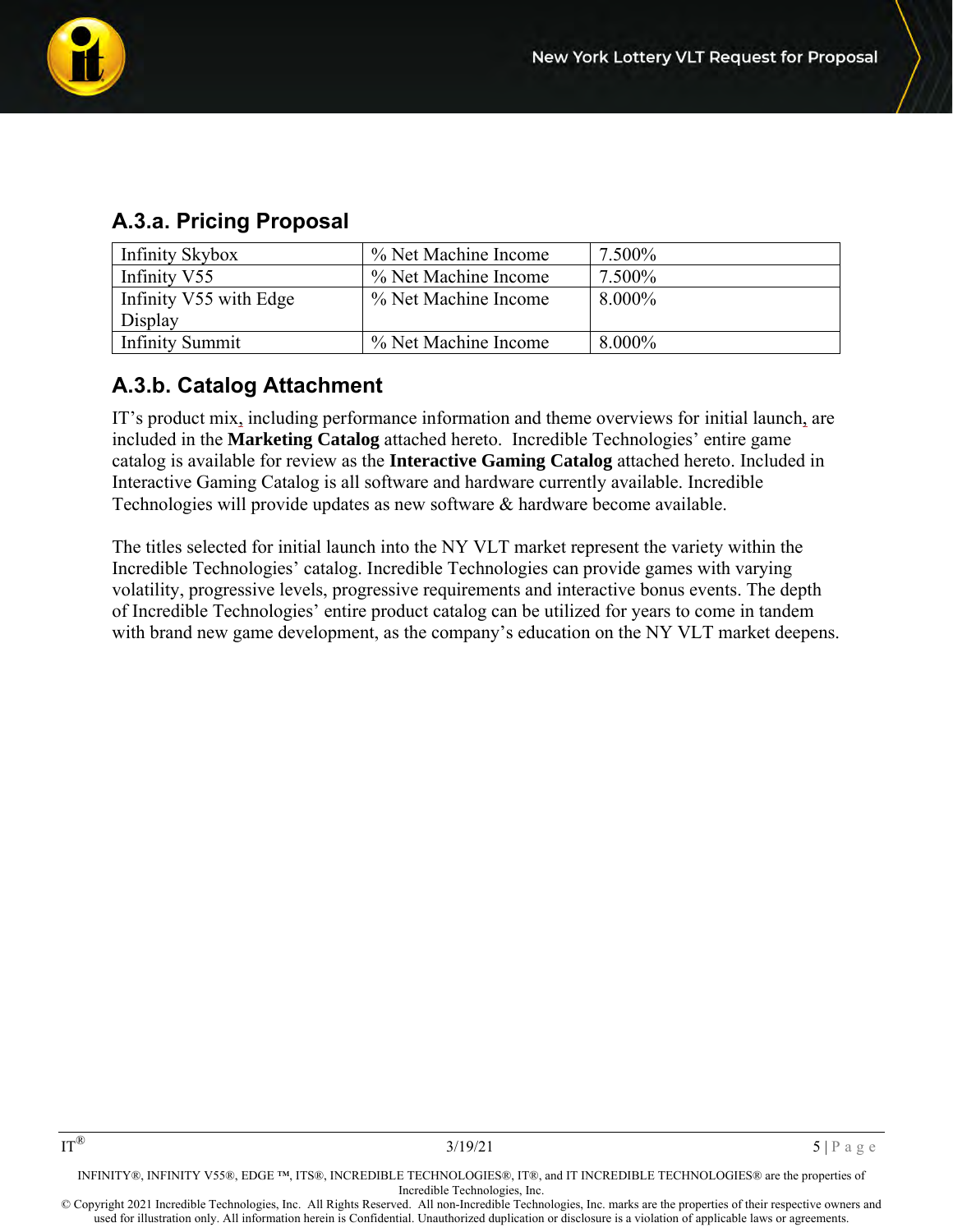**Pricing Documents Redacted**